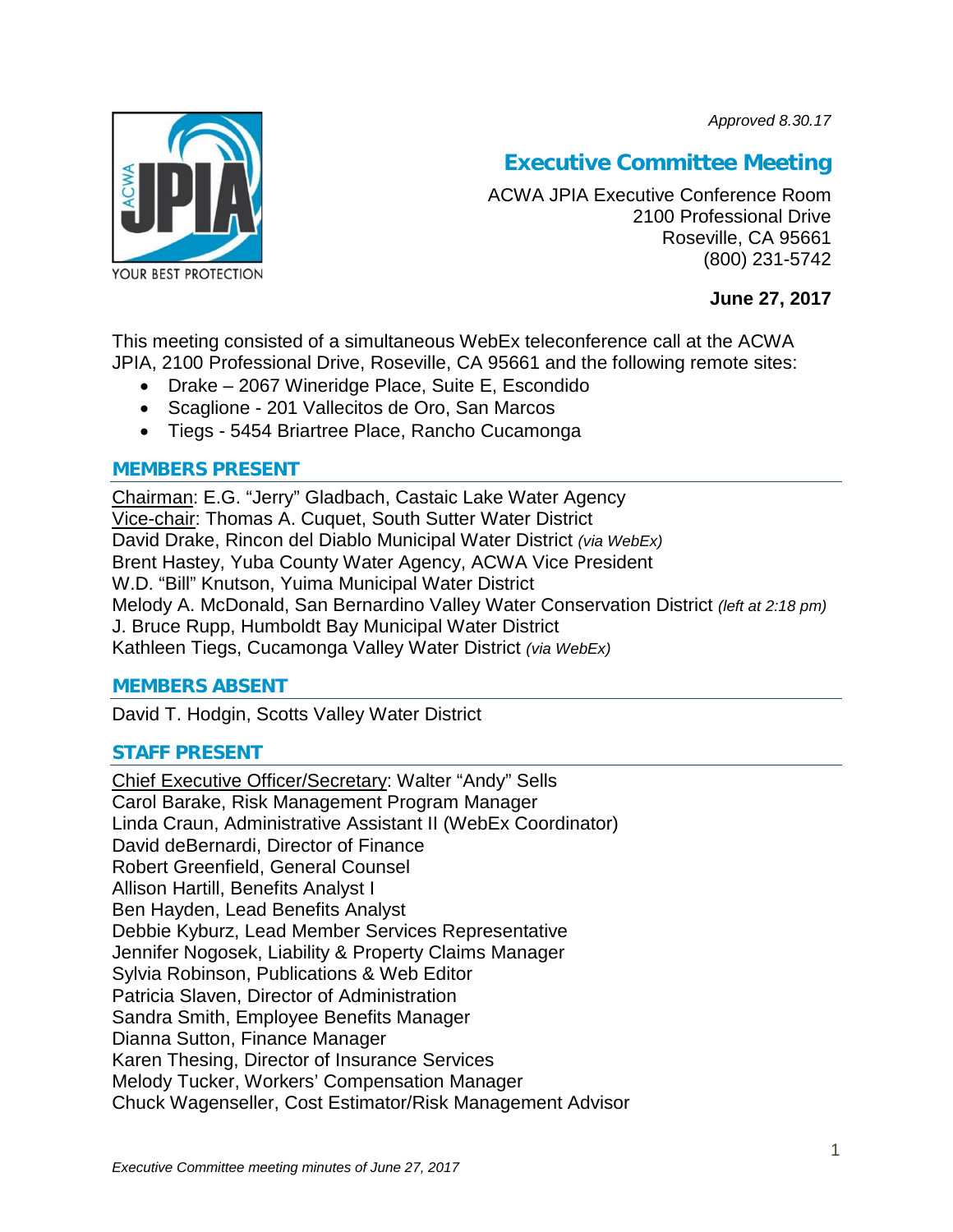Nidia Watkins, Member Services Representative II Bobbette Wells, Executive Assistant to the CEO (Recording Secretary)

## **OTHERS IN ATTENDANCE**

Chantal Ouellet, Tulare Lake Basin Water Storage District *(via WebEx)* Jennifer Persike, ACWA Deputy Executive Director of External Affairs & Operations Thomas Scaglione, Finance & Audit Committee Chairman, Vallecitos Water District *(via WebEx)*

### **WELCOME**

Chairman Gladbach welcomed everyone in attendance.

## **CALL TO ORDER AND ANNOUNCEMENT OF QUORUM**

Chairman Gladbach called the meeting to order at 1:10 pm *(due to technical difficulties with WebEx)*. He announced there was a quorum.

## **PLEDGE OF ALLEGIANCE/EVACUATION PROCEDURES**

Chairman Gladbach led the Pledge of Allegiance and Mr. Sells gave the evacuation procedure instructions.

## **ANNOUNCEMENT RECORDING OF MINUTES**

Chairman Gladbach announced that the meeting would be recorded to assist in preparation of minutes. Recordings are only kept 30 days following the meeting, as mandated by the California Brown Act.

### **PUBLIC COMMENT**

Chairman Gladbach noted that, as the agenda stated, members of the public would be allowed to address the Executive Committee on any agenda item prior to the Committee's decision on that item. Comments on any issues on the agenda, or not on the agenda, were also welcomed. No comments were brought forward.

### **INTRODUCTIONS**

Chairman Gladbach asked all in attendance to introduce themselves.

### **ADDITIONS TO OR DELETIONS FROM THE AGENDA**

Chairman Gladbach asked for any additions to, or deletions from, the agenda; staff had none.

### **CONSENT AGENDA**

Chairman Gladbach called for approval of the Consent Agenda: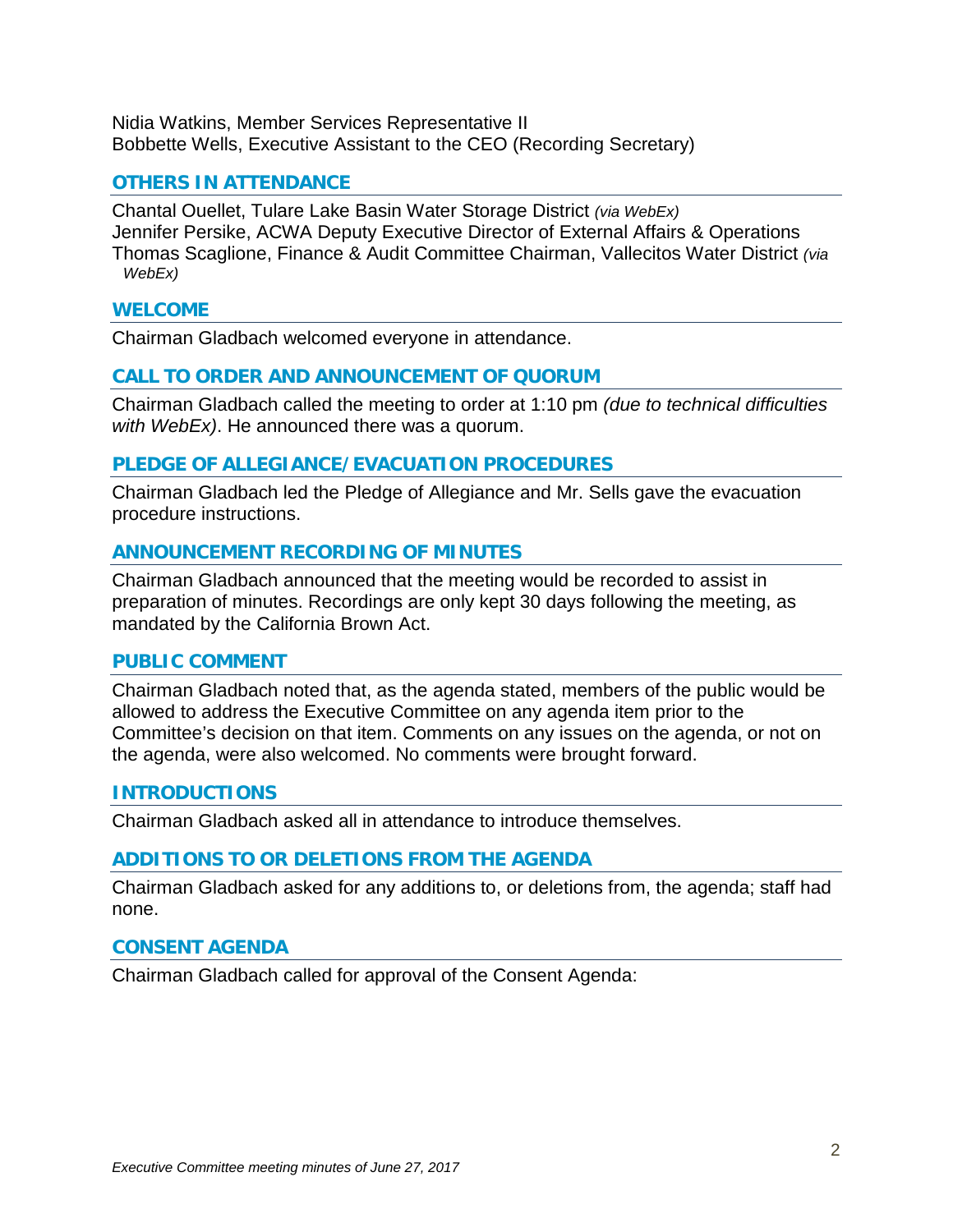M/S/C (McDonald/Rupp) (Cuquet-Yes; Drake-Yes; Gladbach-Yes; Hastey-Yes; Knutson-Yes; McDonald-Yes; Rupp-Yes; Tiegs-Yes): That the Executive Committee approve the minutes of the May 31, 2017 meeting; excuse the absence of Director Hodgin; and approve the JPIA disbursements of:

Vendor Payments, Employee Benefits Claim Payments, Payroll, and summary of confidential claims payments for the Liability, Property, & Workers' Compensation Programs: May 16-31, 2017 and June 1-15, 2017.

# **ADMINISTRATION**

Meetings attended on behalf of the JPIA None stated.

## **Selection of President and Vice President**

Mr. Sells asked for a motion from the floor for a nomination of the office of President of the JPIA Board of Directors for a two-year term.

M/S/C (Rupp/Hastey) (Cuquet-Yes; Drake-Yes; Gladbach-Abstain; Hastey-Yes; Knutson-Yes; McDonald-Yes; Rupp-Yes; Tiegs-Yes): That the Executive Committee selects Jerry Gladbach as President of the JPIA Board of Directors for a two-year term.

Mr. Sells then asked for a motion from the floor for a nomination of the office of Vice President of the JPIA Board of Directors for a two-year term.

M/S/C (Hastey/McDonald) (Cuquet-Yes; Drake-Yes; Gladbach-Yes; Hastey-Yes; Knutson-Yes; McDonald-Yes; Rupp-Yes; Tiegs-Yes): That the Executive Committee selects Tom Cuquet as Vice President of the JPIA Board of Directors for a two-year term.

## Update on At-Risk Districts

Mr. Sells reported that Georgetown Divide Public Utility District joined the Liability Program in 1986. Since policy year 2000, the District has had a loss ratio of approximately 24%.

On May 17, 2017, the El Dorado County Grand Jury released a report detailing continuing challenges for the District. The report conveyed issues such as a dysfunction on the Board of Directors, rapid staff turnover, infrastructure issues, declining revenue, and a declining population.

There was much discussion on what to do about districts with potential issues, without a significant claims history.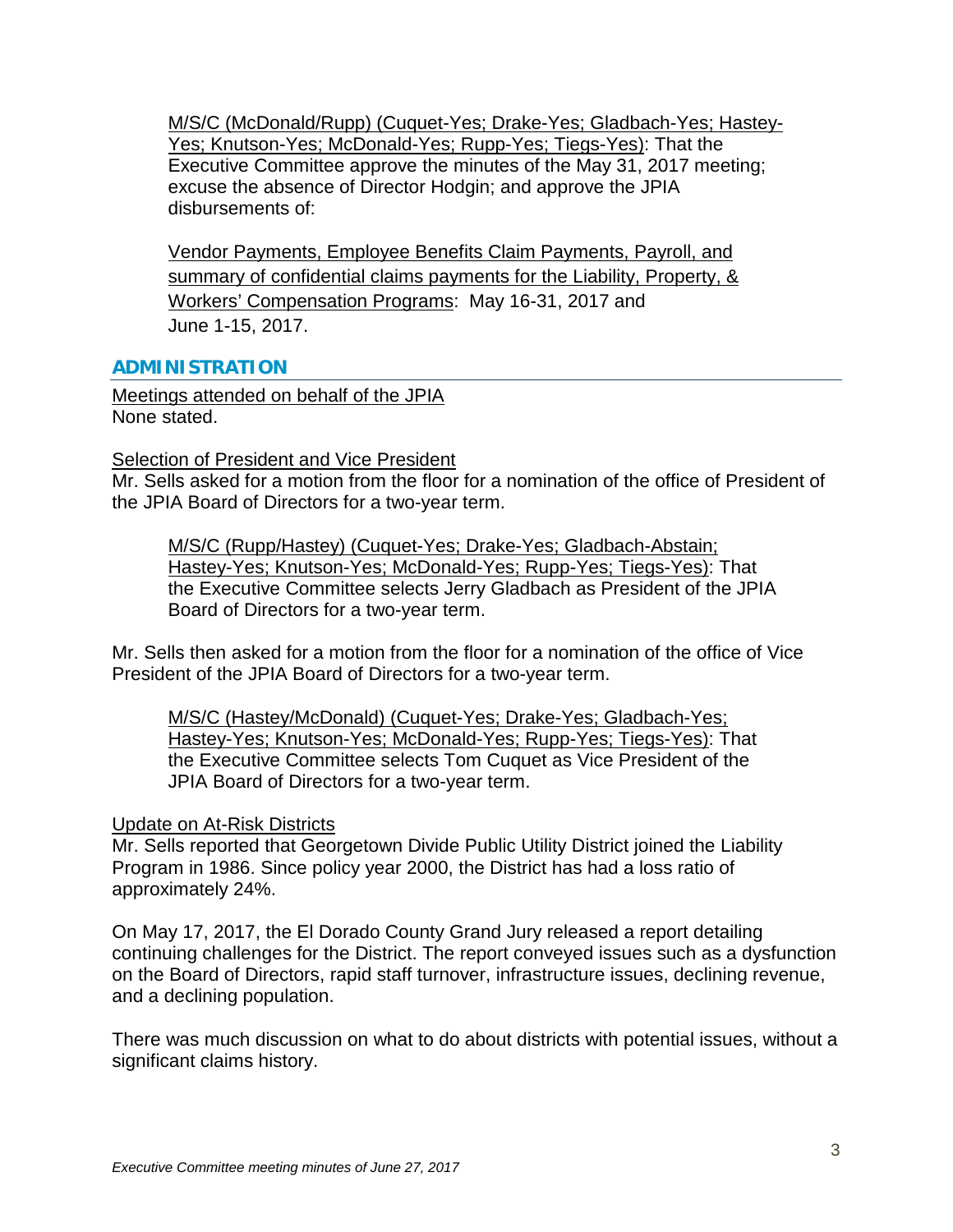## Review Electronic Voting Procedures

At the previous two Board of Directors meetings, there had been issues with the electronic voting fobs. Staff had researched other voting procedures and received a bid for new fobs that could be used with the same voting software.

The Committee reviewed the information on the new equipment and decided that staff should give the original fobs another chance at the next Board meeting. The Committee was hesitant to purchase new equipment at this time, because of rapidly changing technology.

### **PROGRAMS**

### Employee Benefits Program Committee

Committee Chairman Rupp reported on the recommendations of the Employee Benefits Program Committee's meeting on June 27, 2017. Approved action item(s) were brought to the Executive Committee for approval:

M/S/C (Rupp/Cuquet) (Cuquet-Yes; Drake-Yes; Gladbach-Yes; Hastey-Yes; Knutson-Yes; McDonald-No; Rupp-Yes; Tiegs-Yes): That the Executive Committee accept the recommendation of the Employee Benefits Program Committee to increase the out of pocket maximum to \$2,000/individual and \$4,000/family for the Anthem Classic PPO Plan, increase the participant cost share for hospitalization facility charges to 10% on the Anthem Classic PPO Plan, and approve a 4.5% aggregate increase in rates for all Anthem Blue Cross PPO Self-Funded Plans, effective January 1, 2018.

M/S/C (Rupp/Knutson) (Cuquet-Yes; Drake-Yes; Gladbach-Yes; Hastey-Yes; Knutson-Yes; McDonald-Yes; Rupp-Yes; Tiegs-Yes): That the Executive Committee accept the recommendation of the Employee Benefits Program Committee to approve an 8.26% aggregate increase in rates for the Anthem Blue Cross HMO Plans, effective January 1 2018.

M/S/C (Rupp/Knutson) (Cuquet-Yes; Drake-Yes; Gladbach-Yes; Hastey-Yes; Knutson-Yes; McDonald-Yes; Rupp-Yes; Tiegs-Yes): That the Executive Committee accept the recommendation of the Employee Benefits Program Committee to approve a 4.64% increase in rates for the Kaiser North HMO Plan; and a 13.08% increase in rate for the Kaiser South HMO Plan, effective January 1, 2018.

M/S/C (Rupp/Knutson) (Cuquet-Yes; Drake-Yes; Gladbach-Yes; Hastey-Yes; Knutson-Yes; McDonald-Yes; Rupp-Yes; Tiegs-Yes): That the Executive Committee accept the recommendation of the Employee Benefits Program Committee that the Delta Dental PPO plans; DeltaCare HMO plans; Vision plans; and Short-Term Disability plans renew with no change in rates, effective January 1, 2018.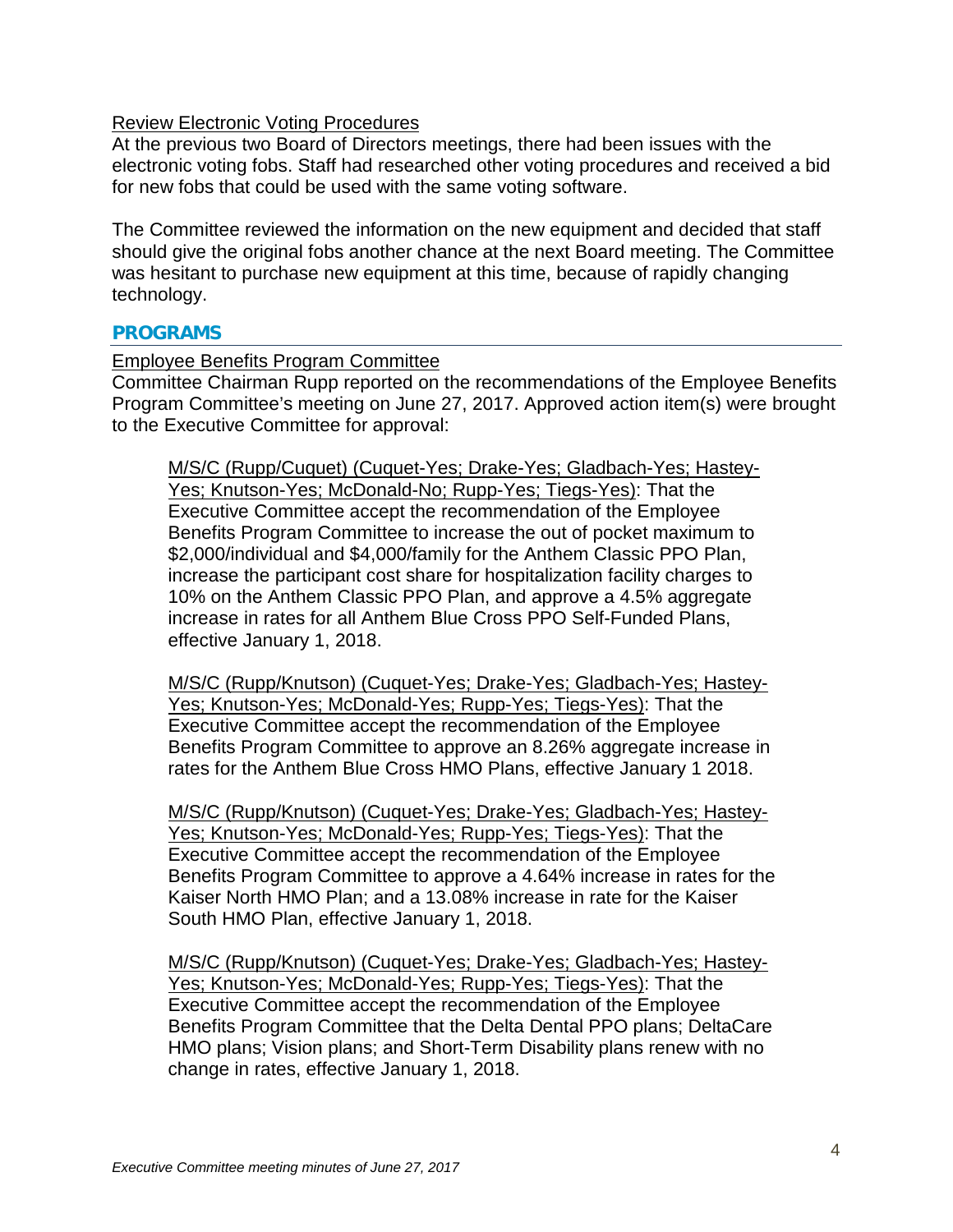# **Significant Claims Report**

Ms. Nogosek relayed that the Executive Committee has requested to be kept abreast of claims that had been previously presented for authority. Both she and Mr. Greenfield reviewed the following claims:

- United National Insurance vs. Weaverville Community Services District
- Nua et al vs. Fresno Irrigation District
- Homscheid v. South Coast Water District
- Kirschenmann Farms Inc. vs. Arvin-Edison Water Storage District
- Hernandez vs. Merced Irrigation District

## **MEMBERSHIP**

# San Gabriel Basin Water Quality Authority

Ms. Watkins presented San Gabriel Basin Water Quality Authority's (WQA) application for admission into the Workers' Compensation Program. The WQA was established in 1993 to coordinate, plan, and implement groundwater quality management programs to efficiently remediate groundwater contamination, and assist in preventing future contamination. The WQA has six full-time employees and a seven-member Board. The WQA has never experienced any workers' compensation claims. They currently participate in the General Liability and Property Programs.

Staff recommended approval of San Gabriel Basin Water Quality Authority's application for admission into the Workers' Compensation Program.

M/S/C (McDonald/Knutson) (Cuquet-Yes; Drake-Yes; Gladbach-Yes; Hastey-Yes; Knutson-Yes; McDonald-Yes; Rupp-Yes; Tiegs-Yes): That the Executive Committee approve San Gabriel Basin Water Quality Authority's application for admission into the Workers' Compensation Program.

## Deer Creek Storm Water District

Ms. Kyburz presented Deer Creek Storm Water District's application into the Liability Program. The District maintains the Deer Creek storm water channel to help keep flood waters away from the town of Alpaugh. The District does not have any employees. Operation and maintenance services are provided by Angiola Water District via a written contract. It is governed by a three-member Board of Directors.

The District has not experienced any losses during the past five years.

Staff recommended that the Executive Committee approve Deer Creek Storm Water District's application for admission into the Liability Program.

M/S/C (McDonald/Knutson) (Cuquet-Yes; Drake-Yes; Gladbach-Yes; Hastey-Yes; Knutson-Yes; McDonald-Yes; Rupp-Yes; Tiegs-Yes): That the Executive Committee approve Deer Creek Storm Water District's application for admission into the Liability Program.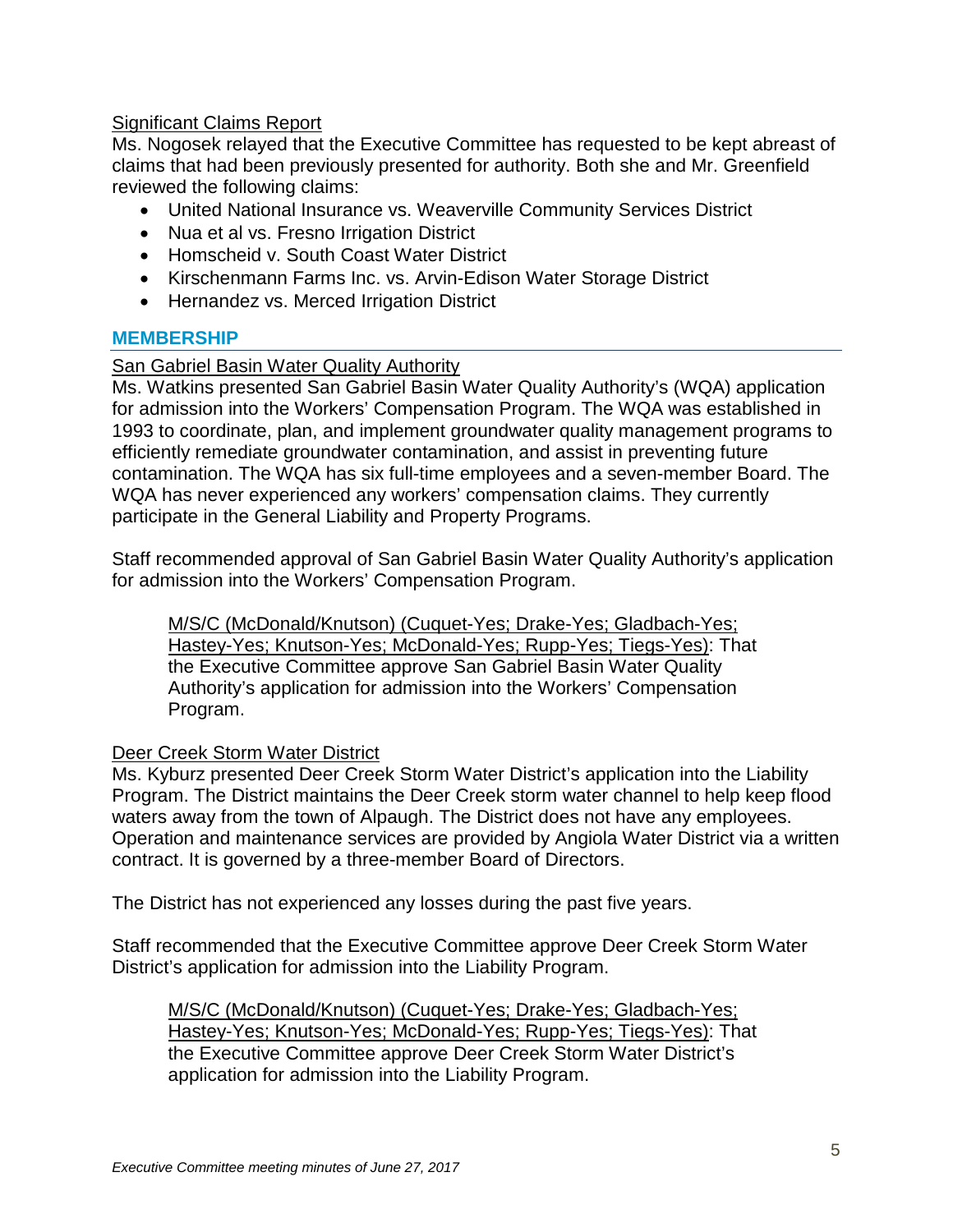## Green Valley Water District

Ms. Kyburz presented Green Valley Water District's application into the Liability Program. The District was formed to preserve water rights and deliver water to Sandridge Partners. The District does not have any employees. Operation and maintenance services are provided by Angiola Water District via a written contract. It is governed by a five-member Board of Directors.

The District has not experienced any losses during the past five years.

Staff recommended approval of the Green Valley Water District's application for admission into the Liability Program.

M/S/C (Hastey/McDonald) (Cuquet-Yes; Drake-Yes; Gladbach-Yes; Hastey-Yes; Knutson-Yes; McDonald-Yes; Rupp-Yes; Tiegs-Yes): That the Executive Committee approve Green Valley Water District's application for admission into the Liability Program.

### El Rico Groundwater Sustainability Agency

Ms. Kyburz presented El Rico Groundwater Sustainability Agency's application for admission into the Liability Program. Groundwater Sustainability Agencies (GSA) are in the process of preparing and submitting their plans by the June 30, 2017 deadline as required under the Sustainable Groundwater Management Act. The El Rico Groundwater Sustainability Agency was formed in February 2017. Current membership is as follows: Alpaugh Irrigation District, Corcoran Irrigation District, City of Corcoran, County of Kings, Lovelace Reclamation District, Melga Water District, Salyer Water District, Tulare Lake Basin Water Storage District, and Tulare Lake Drainage District.

Staff recommended approval of El Rico Groundwater Sustainability Agency's application for admission into the Liability Program.

M/S/C (Rupp/McDonald) (Cuquet-Yes; Drake-Yes; Gladbach-Yes; Hastey-Yes; Knutson-Yes; McDonald-Yes; Rupp-Yes; Tiegs-Yes): That the Executive Committee approve El Rico Groundwater Sustainability Agency's application for admission into the Liability Program.

### **MISCELLANEOUS**

Future agenda items None stated.

### CEO Update

Mr. Sells and staff updated the Committee on relevant current issues. Those discussed were:

• Membership – Ms. Thesing reported eleven new members from the beginning of the year with over a million dollars of increased premiums.